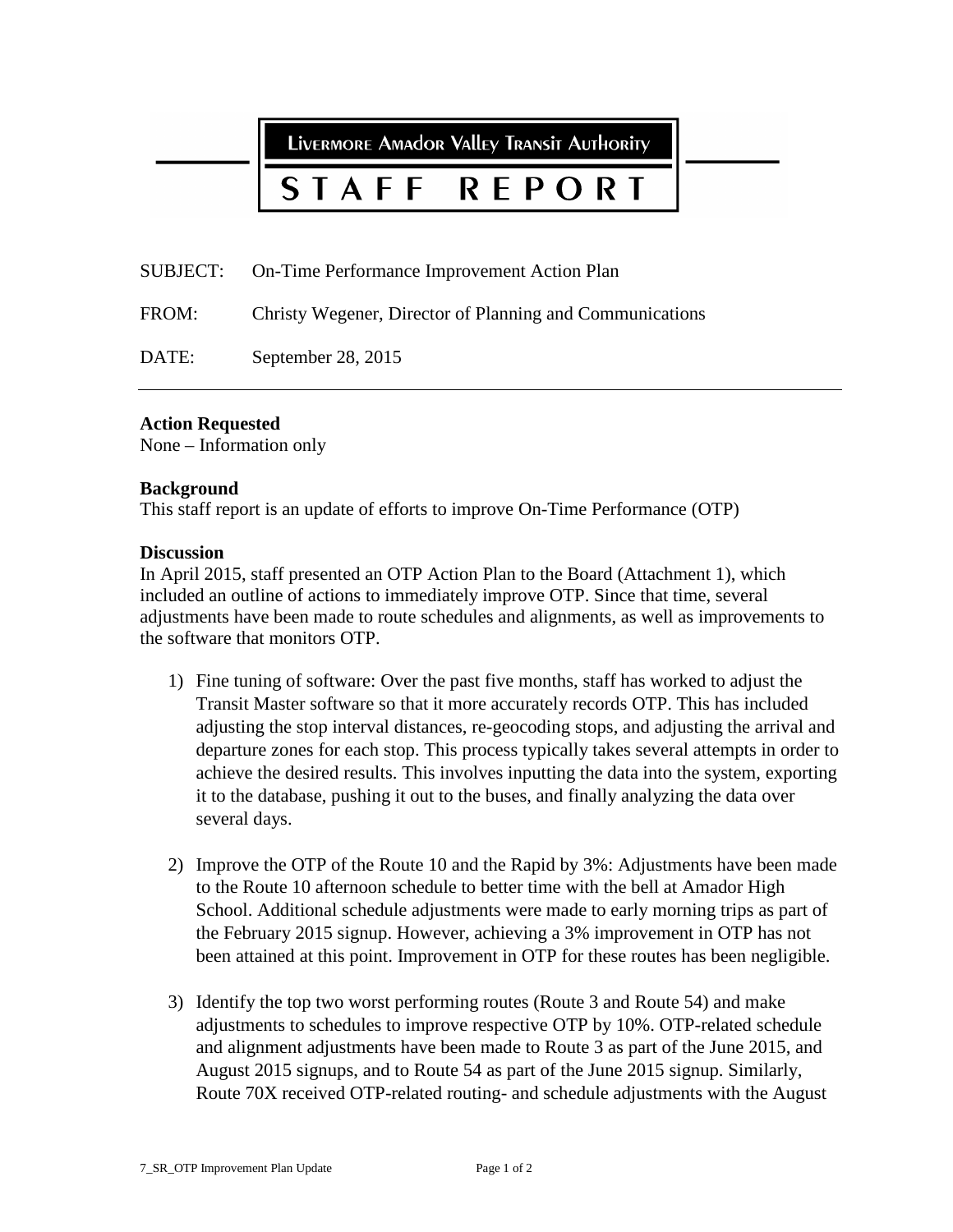| Route | <b>Action Taken</b>                                                                               | Implementation<br>Date | Pre-OTP | Post-OTP | $\frac{6}{9}$<br><b>Difference</b> |
|-------|---------------------------------------------------------------------------------------------------|------------------------|---------|----------|------------------------------------|
| 3     | Runtime adjustments                                                                               | June 13, 2015          | 66.2%   | 67.2%    | $+1.0%$                            |
| 3     | Runtime adjustments                                                                               | August 22, 2015        | 60.6%   | 66.8%    | $+6.2%$                            |
| 54    | Runtime adjustments                                                                               | June 13, 2015          | 65.7%   | 74.7%    | $+9.0\%$                           |
| 70X   | Route was modified to<br>only serve the Walnut<br><b>Creek BART</b> station<br>once on each trip. | August 22, 2015        | 52.3%   | 70.4%    | $+18.1%$                           |

2015 signup. The following table represents OTP before and after the adjustments were made:

4) Working with the contractor, work with Operations staff on operator re-training, as needed: MV has been diligently tracking OTP by operator and retraining/counseling operators on an as-needed basis.

# **Next Steps**

Staff will continue to work on improving OTP until the COA recommendations can be implemented.

## **Attachments:**

1. March 2015 On-Time Performance Action Plan Staff Report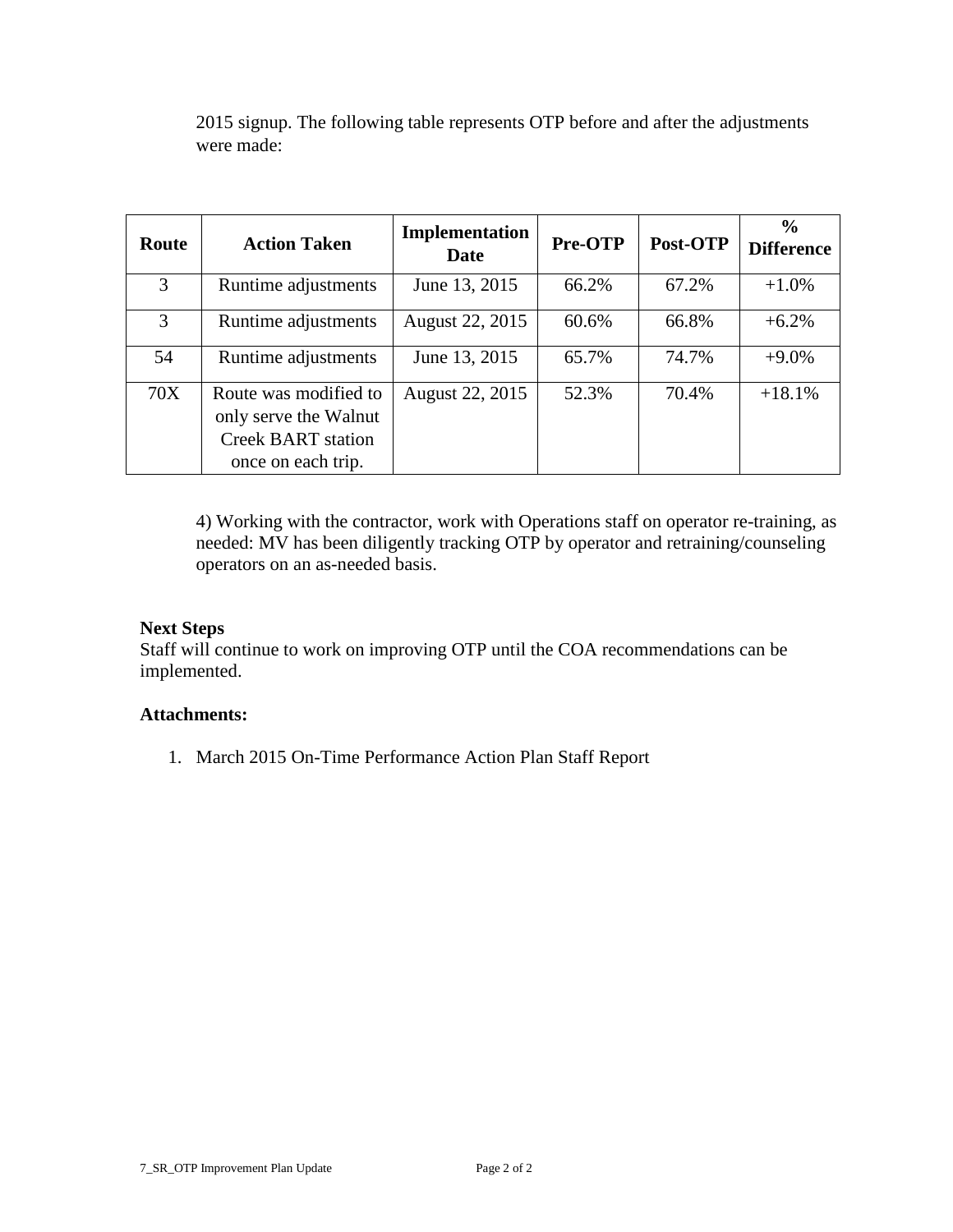LIVERMORE AMAdOR VAllEY TRANSIT AUTHORITY

### STAFF REPORT

SUBJECT: On-Time Performance Improvement Action Plan

FROM: Christy Wegener, Director of Planning and Communications

DATE: March 23, 2015

#### **Action Requested**

None – Information only

#### **Background**

Since at least 2009, On-Time Performance percentage at Wheels has hovered in the low 80s, falling well below the Board's goal of 95%. Staff is working hard to improve the metric, both in the short term through minor adjustments to route schedules, and long term through the implementation of the Comprehensive Operational Analysis (COA) recommendations, which will take place in mid-2016. The purpose of this staff report is to introduce to the Board the short term On-Time Performance Improvement Action Plan.

#### **Discussion**

On-Time Performance (OTP) is a measure of a transit system's ability to keep to its published schedule. OTP is viewed as a measure of reliability, which is typically a major factor in an individual's decision as to whether or not to utilize public transportation. At LAVTA, a trip/route is considered on-time if the bus arrives at the pre-designated time point within one minute early to five minutes late of the scheduled time. There are typically five to seven time points for every route, one at the beginning and at the end of each trip, and a few scattered along the route. For a given month, over 75,000 time points are measured in the overall OTP calculation for the Wheels system.

#### *Achieving 95% OTP*

Achieving 95% OTP would mean that the buses depart from all time points (beginning, middle and end of the route) within -1 to 5 minutes of the scheduled time. For most passengers, departing the first time point and arriving at the last time point on time are the most important time points to meet to ensure connections with trains or other buses. To ensure 95% along the full route would require extra time in the schedule to account for traffic, passenger boardings, bicycle boardings, wheelchairs, strollers/carts, etc. on every trip. The extra slack time would mean the bus would periodically have to hold at mid-route time points until it has caught up to the schedule. Having a bus hold at a time point would more than likely have a negative impact on the riders, and can be viewed as inefficient service delivery. Fine-tuning running time at a very granular level, especially to account for major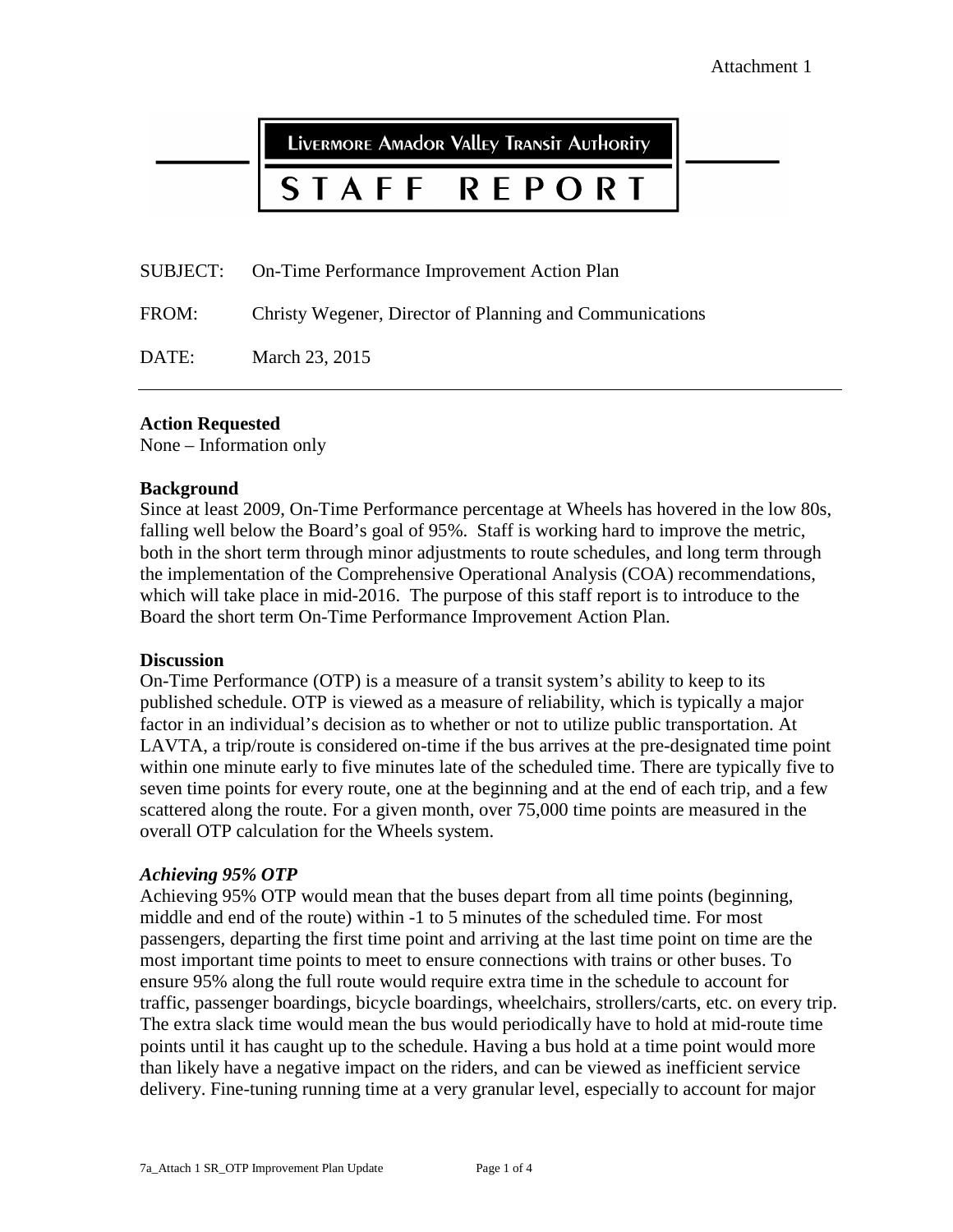fluctuations in the peak period running times, with constant evaluation and re-adjustment, is a better way to improve OTP along the route rather than building in extra padding.

Adding recovery time to the end of the line is another way to ensure an on-time departure for routes. However, some of the most schedule-challenged routes (70X/XV, for example, operating on the highly unpredictable I-680) operate as a loop. To build in additional recovery time at the northbound terminus in Pleasant Hill would mean the bus could potentially have to hold there for 15+ minutes every trip. Since some riders board at Walnut Creek, they would be onboard the bus during the recovery time when the recovery time is not needed.

When possible, LAVTA adds at least 10% recovery time into each trip (industry standard), ensuring in most cases that the next trip begins on time. When looking at LAVTA start times for trips as a measure for OTP in February, for example, LAVTA achieves an approximate 90% OTP.

# *Factors that influence On-Time Performance*

Traffic: Traffic has a major influence on a route's ability to stay on schedule, especially growing traffic or incidents on major roadways such as I-580 and I-680. Traffic along secondary roadways in the Tri-Valley has also increased and changed patterns over the last several years, and without a corresponding adjustment in running times within the schedule, many routes are and will be challenged to stay on time.

Running time: Many of the routes' running times have remained constant over the years or have only been slightly adjusted when segment-level issues have been identified. Past scheduling practices have focused maintaining the routes' schedule consistency (maintaining a "pulse" schedule where routes arrive/depart at the same time at key locations to facilitate transfers between routes, and maintaining consistent headways/frequencies of buses so that routes operate at 15, 20, 30 or 60 minute intervals), which has affected the OTP metric. Reassessing a full routes' running time and essentially starting from scratch on developing running times hasn't been done for some time, with the exception of the Rapid in 2011. Because of the change in congestion in the Tri-Valley, a full schedule reassessment of every route is overdue, especially in order to account for variability in running time by time of day. Additionally, the connectivity and transferability between routes and trains at key transfer locations needs to be examined and potentially modified.

Transfer activity (ACE, BART and other buses): Passengers transferring from ACE or BART to the bus may occasionally request the bus to hold to meet late-arriving trains. Current LAVTA policy is to allow for a 3-minute hold at transfer hubs when a passengers requests it. A three-minute hold at a route's departure time will have a spillover effect on its ability to remain on-time throughout the remainder of the trip. Additionally, when ACE trains run seriously late for any particular reason, Wheels buses (route 53 and/or 54) hold until the train arrives.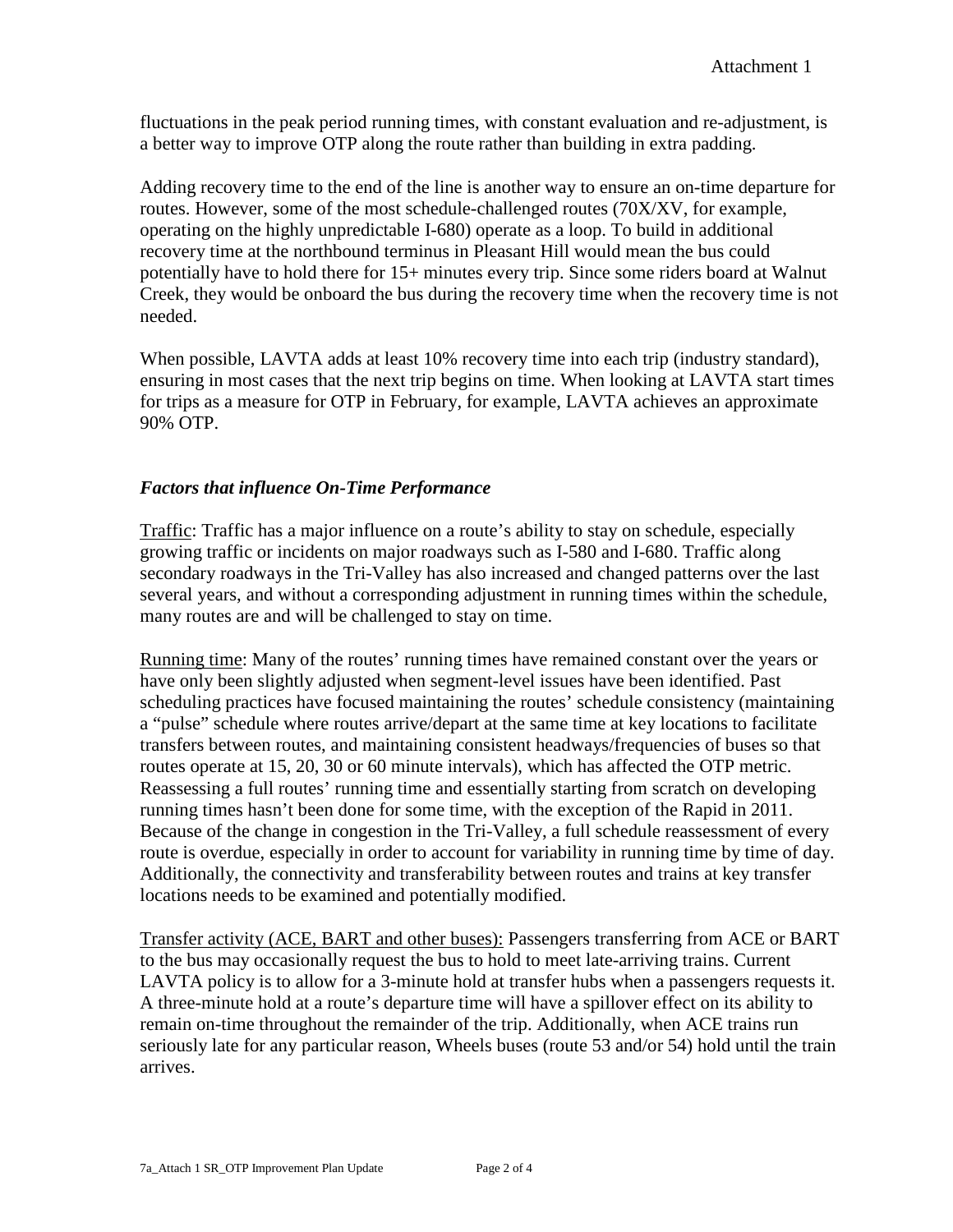Passenger activity: Passengers boarding will have an impact on OTP, especially if passengers have carts or strollers, which many passengers do. Some of the 40' buses have cart/stroller areas that enable a passenger to have a seat on the bus without having to fold their stroller or cart; however, if that area is occupied, or there is a smaller bus assigned to the route, the passenger has to fold their stroller or cart which can take a significant amount of time. Staff is currently looking into the impact of having unfolded strollers or carts in the wheelchair area, when available.

Length of the Route: The longer the route, the more difficult the route's ability to remain on time. Traffic, traffic lights and passenger boarding along a lengthy route will have a cascading effect on the OTP. The shorter the route, especially the routes that remain off major arterials, historically the better the OTP. Route 70, which travels from the Dublin/Pleasanton BART Station to Walnut Creek has very low OTP; it is 20 miles long each way and often gets stuck in unpredictable I-680 traffic. The Rapid and Route 10 are also very long routes and have OTP in the low-80s.

## *Steps Taken to Date*

Throughout FY2015, staff has adjusted schedules to improve OTP and connectivity within the Wheels network. The following table illustrates the actions taken to address OTP:

| Date               | Route        | <b>Action</b>                                               |  |  |
|--------------------|--------------|-------------------------------------------------------------|--|--|
| August 2014        | 3            | Modified alignment to utilize I-680 for PM trips to save    |  |  |
|                    |              | running time                                                |  |  |
| August 2014        | 15           | Modified alignment in the Walmart area to save running time |  |  |
| August 2014        | $\mathbf{R}$ | Adjusted PM peak runtimes within west Dublin segment        |  |  |
| August 2014        | 70           | Adjusted runtimes between Dublin and Pleasant Hill          |  |  |
| August 2014        | 503          | Added mid-route recovery (time cushion) point               |  |  |
| August 2014<br>604 |              | Adjusted AM and PM running time                             |  |  |
| August 2014        | various      | Adjusted certain specific deadhead times to improve start   |  |  |
|                    |              | times on select routes/trips                                |  |  |
| February 2015      | 3            | Re-blocked #303 so that Route 3 starts on time              |  |  |
| February 2015      | 12           | Adjusted eastbound PM peak runtimes in Murrieta/Stanley     |  |  |
|                    |              | area                                                        |  |  |
| February 2015      | 15           | Adjusted PM peak runtimes in Springtown area                |  |  |
| February 2015      | $\mathbf{R}$ | Adjusted eastbound runtimes between Dublin and Livermore    |  |  |

In addition, staff worked diligently to repair the two intersection queue jumps to improve the Rapid's on-time performance. The queue jumps were back in working order in January/February 2015 and staff is in the process of determining how their operation has affected the Rapid's OTP.

# *Action Plan*

To continue to address the OTP and move the dial in a positive direction while the COA recommendations are being created and implemented, staff proposes the following: